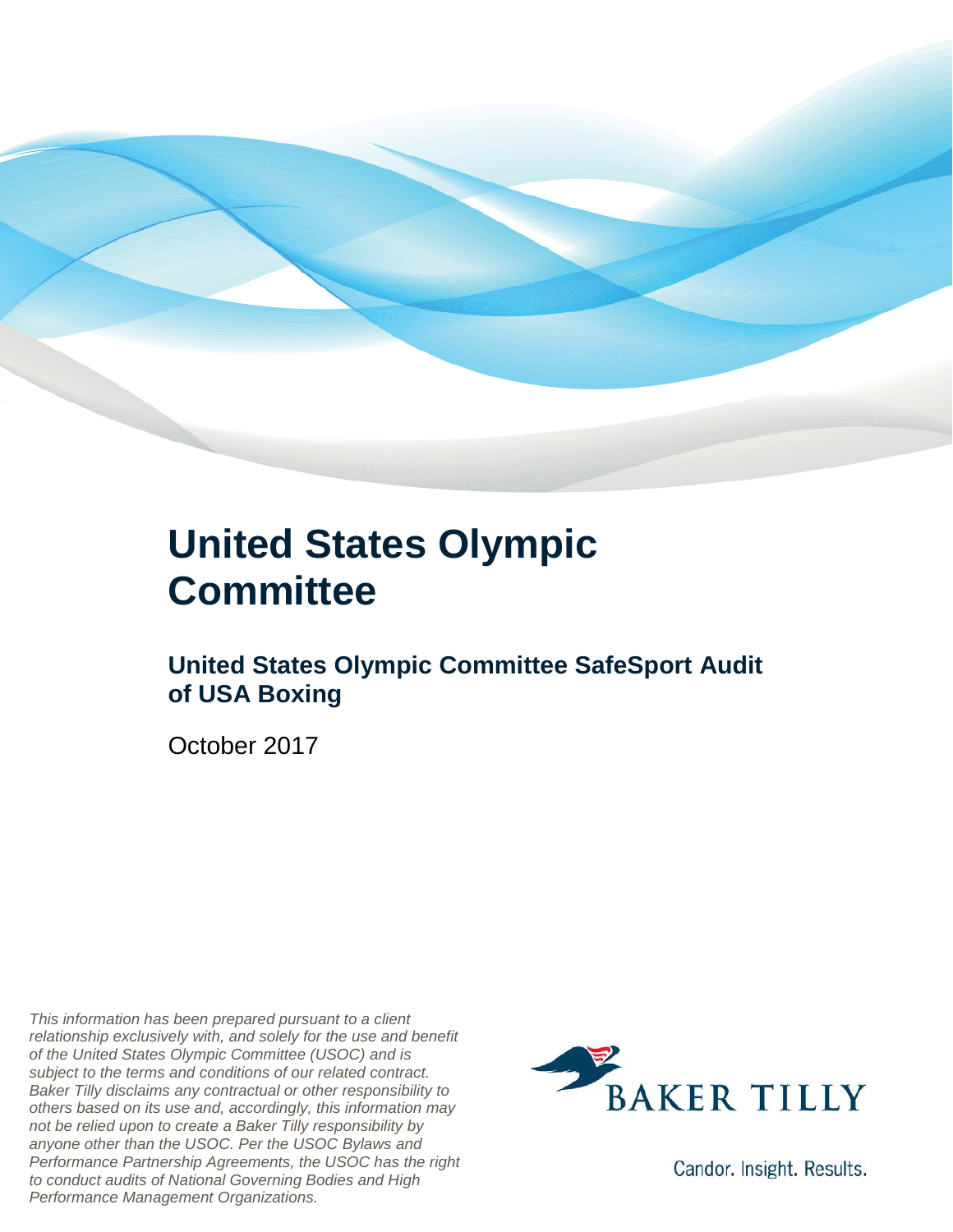

|  | UNITED STATES OLYMPIC COMMITTEE SAFESPORT AUDIT OF USA |  |
|--|--------------------------------------------------------|--|
|  |                                                        |  |
|  |                                                        |  |
|  |                                                        |  |
|  |                                                        |  |
|  |                                                        |  |
|  |                                                        |  |
|  |                                                        |  |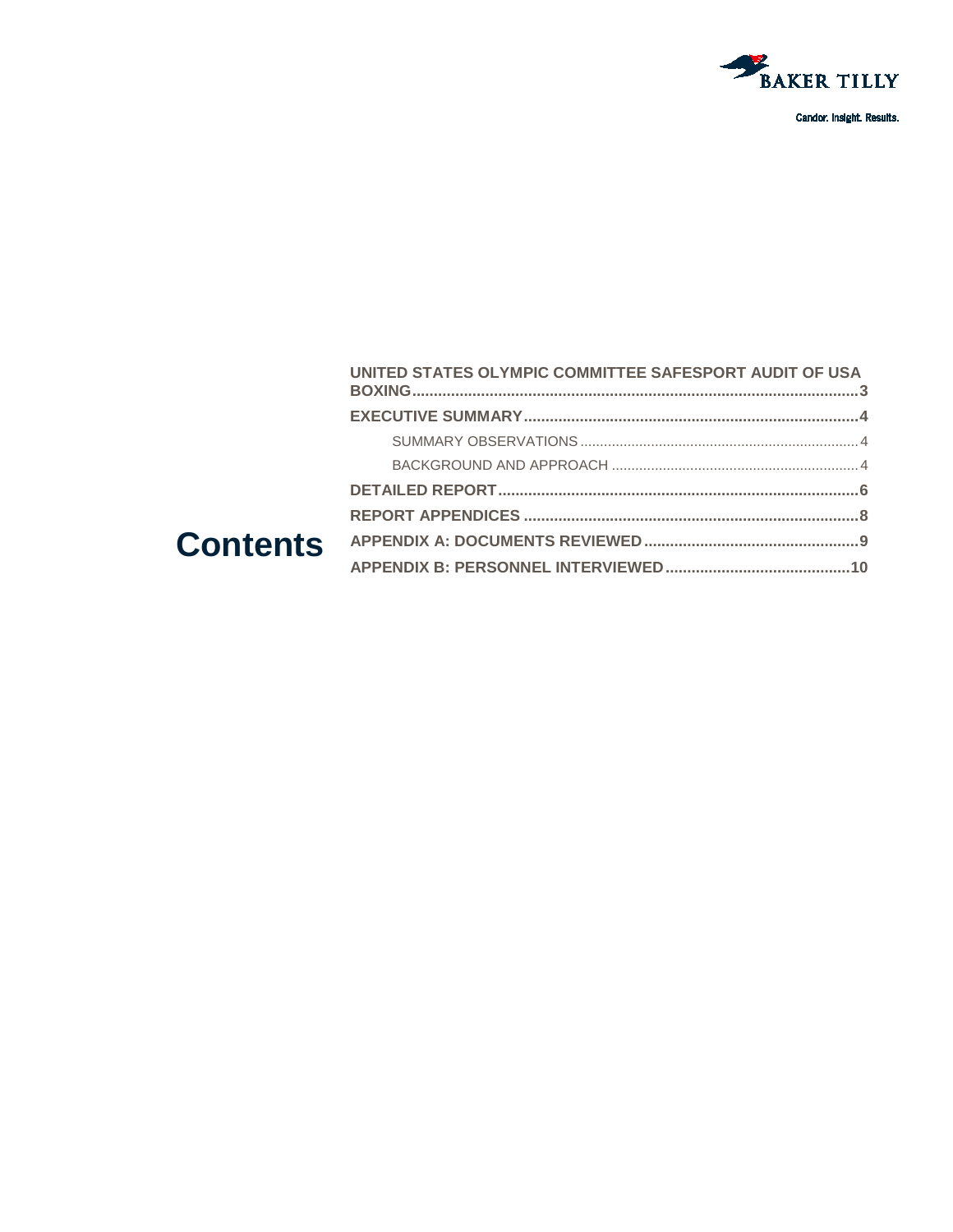

-

United States Olympic Committee USOC SafeSport Audit of USA Boxing

## <span id="page-2-0"></span>**United States Olympic Committee SafeSport Audit of USA Boxin[g1](#page-2-1)**

<span id="page-2-1"></span><sup>1</sup> To consider the report in its entirety, please refer also to the detailed management response that will appear here [\[Governance Documents\]](https://www.teamusa.org/Footer/Legal/Governance-Documents) within 90 days of the date of this report.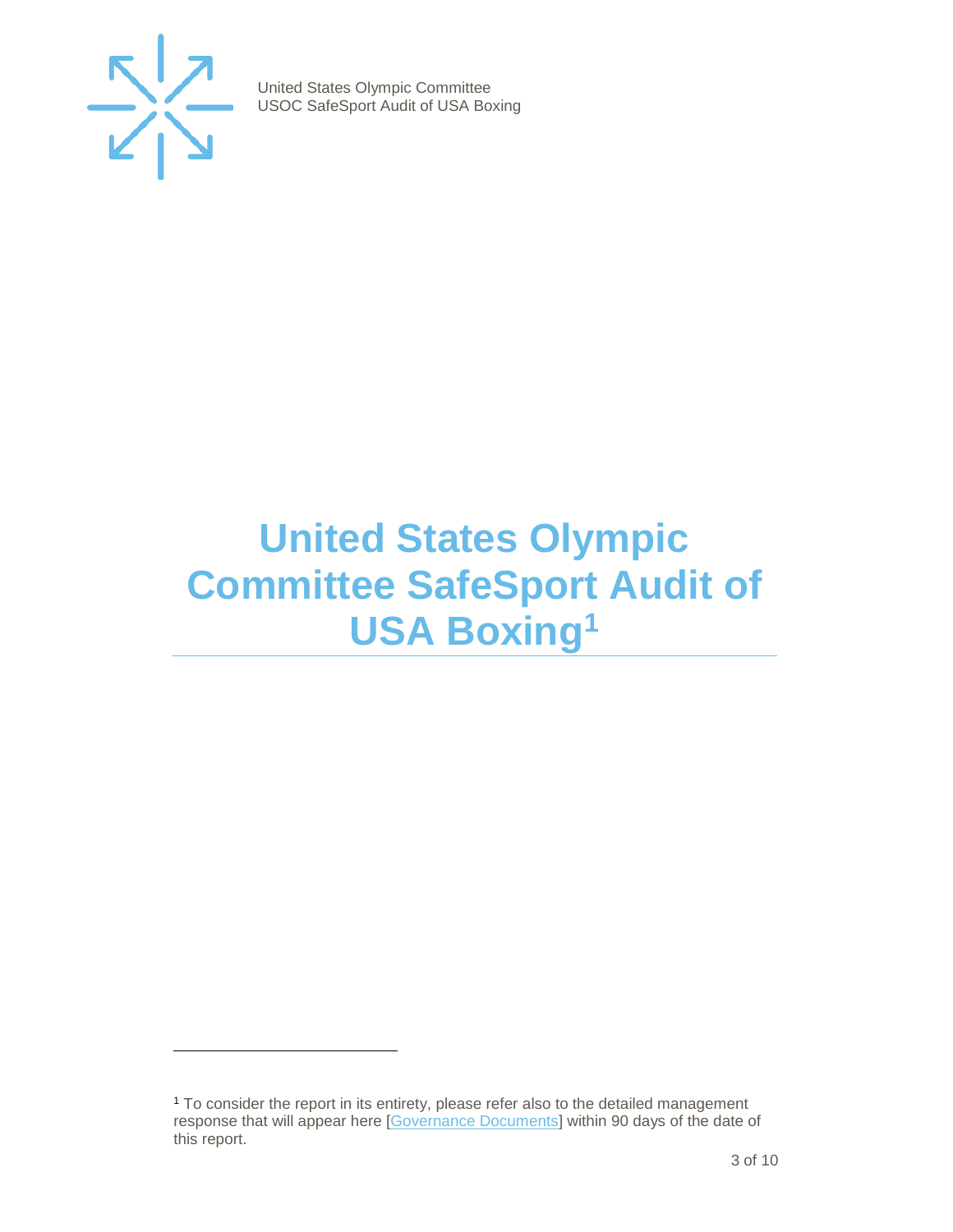

-

United States Olympic Committee USOC SafeSport Audit of USA Boxing

# **Executive Summary**

#### <span id="page-3-1"></span><span id="page-3-0"></span>**Summary Observations**

It shall be the policy of the United States Olympic Committee (USOC) that each National Governing Body (NGBs) adopt a Minimum Standards Policy for Athlete Safety Programs (Athlete Safety Standards) by December 31, 2013[2](#page-3-3).

We noted the following opportunities to enhance the design of USA Boxing's compliance with the Athlete Safety Standards:

> **Athlete Safety Standards - Application of the SafeSport Policy** – USA Boxing's SafeSport-related documentation and administrative materials do not specifically indicate that the overall policy applies to employees.

#### <span id="page-3-2"></span>**Background and Approach**

USOC engaged Baker Tilly Virchow Krause (Baker Tilly), to assist the USOC in the completion of SafeSport audits, to assess compliance with SafeSport policies and procedures at the USOC and all of its NGBs and High Performance Management Organizations (HPMOs).

Baker Tilly performed a review of USA Boxing to evaluate compliance with the Athlete Safety Standards. The following activities were performed for this review of USA Boxing:

- Developed and executed an audit program that included:
	- Holding a virtual entrance meeting to discuss and document USA Boxing's SafeSport program and processes.
	- Selecting a sample of 10 from the required individuals to ensure a background check was performed and education and training was completed. See **Appendix A** for a list of documents reviewed.
	- Reviewing USA Boxing's athlete safety policy and determining whether the following was addressed:
		- Required misconduct is prohibited and defined:
		- **Reporting procedures are documented; and**
		- The grievance process is documented and complies with Athlete Safety Standards.
	- Identifying which individuals are required to undergo a criminal background check and complete education and training.
- Conducted a virtual exit meeting, if requested, following delivery of the draft report, to discuss audit findings and recommendation(s) with USA Boxing. See **Appendix B** for a list of individuals interviewed.

<span id="page-3-3"></span><sup>&</sup>lt;sup>2</sup> Effective June 20, 2017 the USOC replaced the Athlete Safety Standards with the NGB Athlete Safety Policy. Due to the timing of this audit, fieldwork was performed in accordance with the Athlete Safety Standards.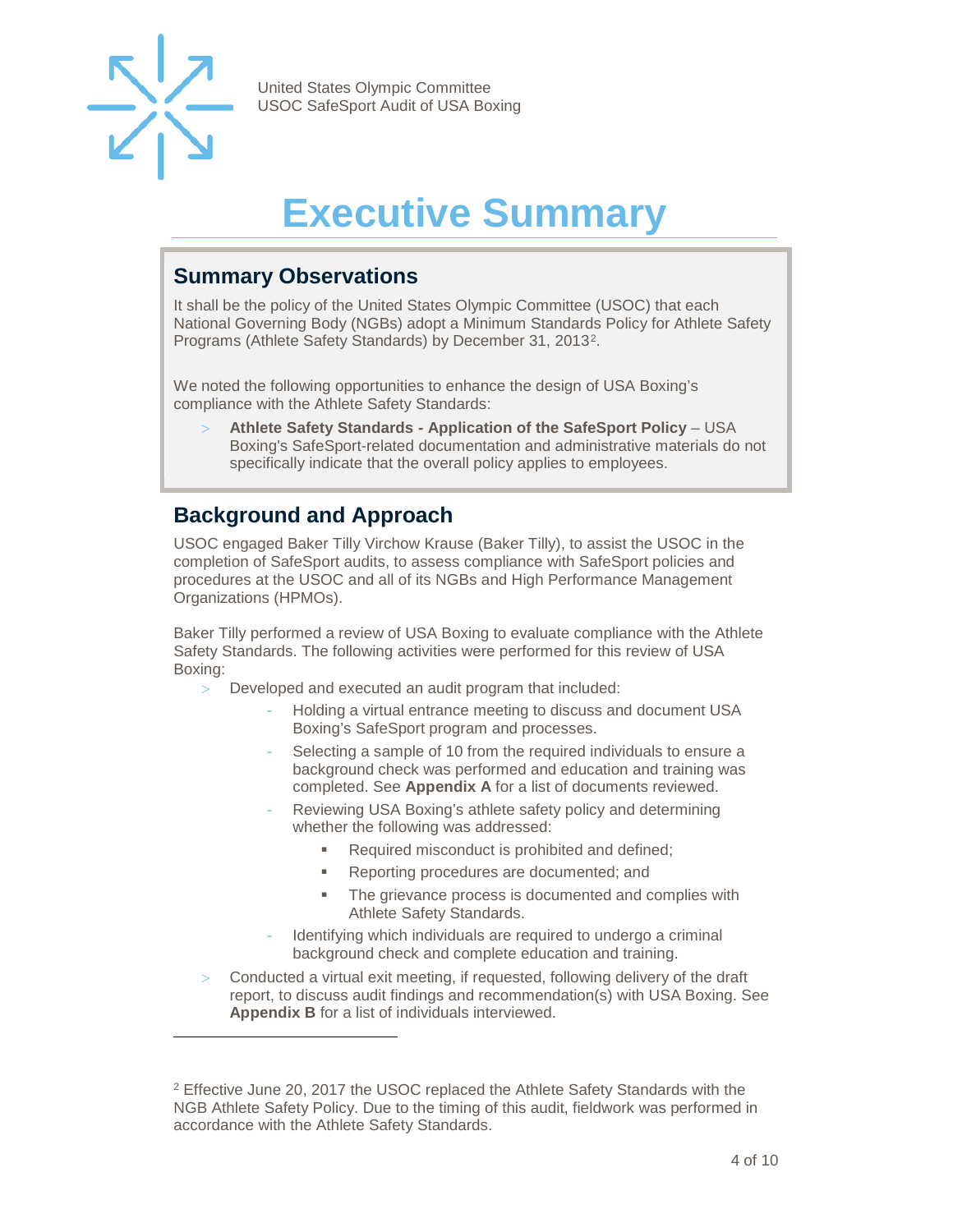

> Identified specific observations and recommendations regarding opportunities to enhance compliance with Athlete Safety Standards. Observations include the following attributes: criteria, condition, cause, effect and recommendation, as set out in the International Professional Practices Framework (IPPF) Standards and Practice Advisory 2410-1.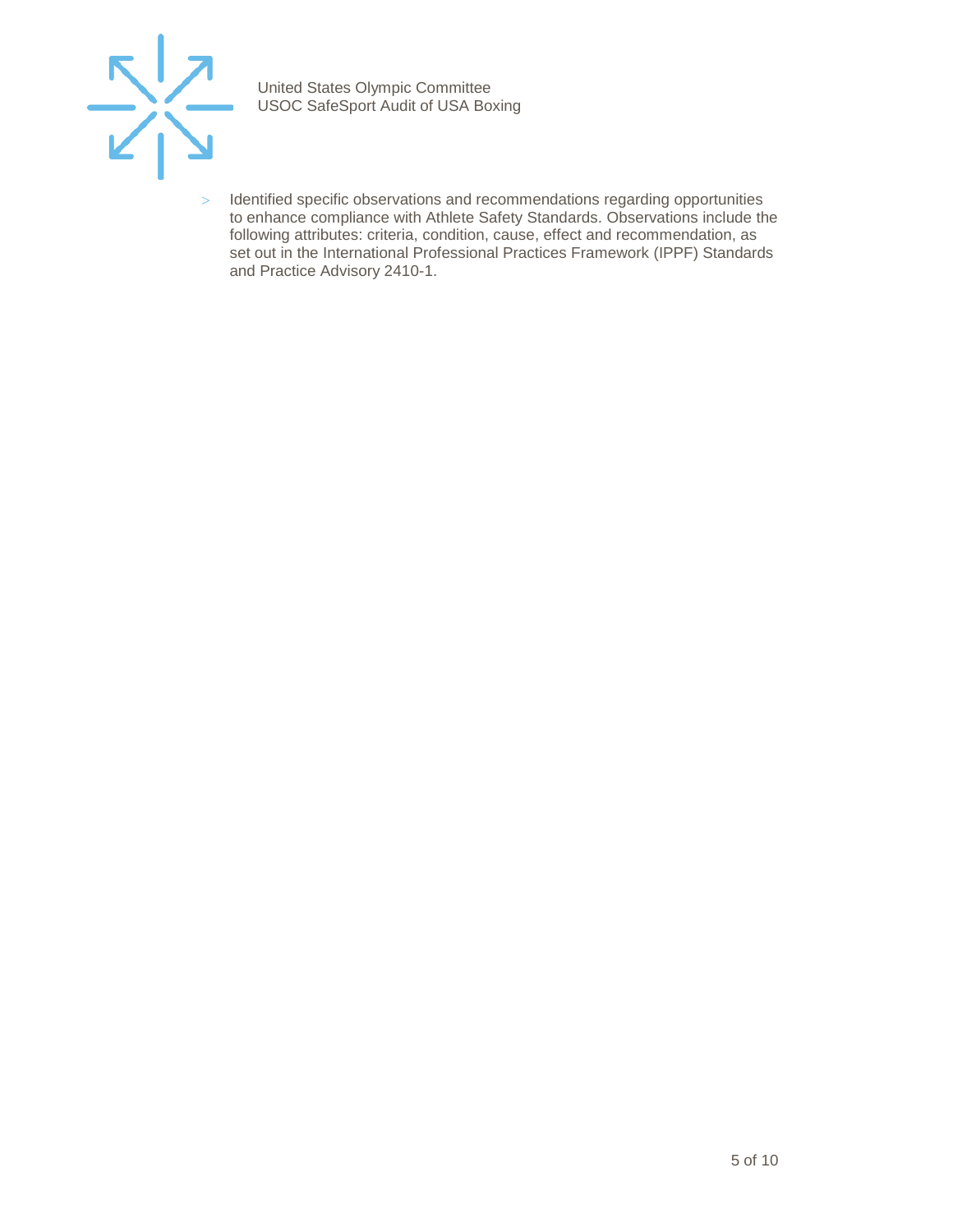

## **Detailed Report**

<span id="page-5-0"></span>The tables below represent opportunities to enhance the design and effectiveness of USA Boxing's compliance with the Athlete Safety Standards.

| 1. Athlete Safety Standards - Application of the SafeSport Policy |                                                                                                                                                                                                                                                                                                                                                                                                                                                                                                                                                                                                                                                                        |  |
|-------------------------------------------------------------------|------------------------------------------------------------------------------------------------------------------------------------------------------------------------------------------------------------------------------------------------------------------------------------------------------------------------------------------------------------------------------------------------------------------------------------------------------------------------------------------------------------------------------------------------------------------------------------------------------------------------------------------------------------------------|--|
| <b>Criteria</b>                                                   | The Athlete Safety Standards state that the policy shall apply to<br>(1) NGB employees; (2) athletes the NGB designates for the<br>USADA required testing pool (RTP); and (3) individuals the NGB<br>formally authorizes, approves or appoints (a) to a position of<br>authority over, or (b) to have frequent contact with athletes.                                                                                                                                                                                                                                                                                                                                  |  |
| <b>Condition</b>                                                  | USA Boxing's SafeSport-related documentation and<br>administrative materials does not specifically indicate that the<br>overall policy applies to employees.                                                                                                                                                                                                                                                                                                                                                                                                                                                                                                           |  |
| Cause                                                             | USA Boxing may not have updated its SafeSport-related<br>documentation and administrative materials to align with<br>requirements in the Athlete Safety Standards.<br>This is out of compliance because the policy indicates it applies<br>to all USA Boxing members, and per communication with USA<br>Boxing personnel employees are not required to become<br>members.                                                                                                                                                                                                                                                                                              |  |
| <b>Effect</b>                                                     | USA Boxing may not be in compliance with the Athlete Safety<br>Standards. USA Boxing must be in compliance with the Athlete<br>Safety Standards to be a member in good standing.<br>Noncompliance with the Athlete Safety Standards can result in<br>disciplinary action by the USOC including withdrawal of high<br>performance funding.<br>Additionally, athletes may have contact with employees who are<br>not aware of SafeSport misconduct and the potential impact to<br>athletes' well-being.                                                                                                                                                                  |  |
| <b>Recommendation</b>                                             | USA Boxing must update their SafeSport-related documentation<br>and administrative materials to include the policy applies to USA<br>Boxing's employees. Compliance with these requirements must<br>be completed within 90 days of receipt of the final audit report.<br>For example, the following language could be used in place of<br>the current policy language, "The policy shall apply to (1) NGB<br>employees; (2) athletes the NGB designates for the USADA<br>required testing pool (RTP); and (3) individuals the NGB formally<br>authorizes, approves or appoints (a) to a position of authority<br>over, or (b) to have frequent contact with athletes." |  |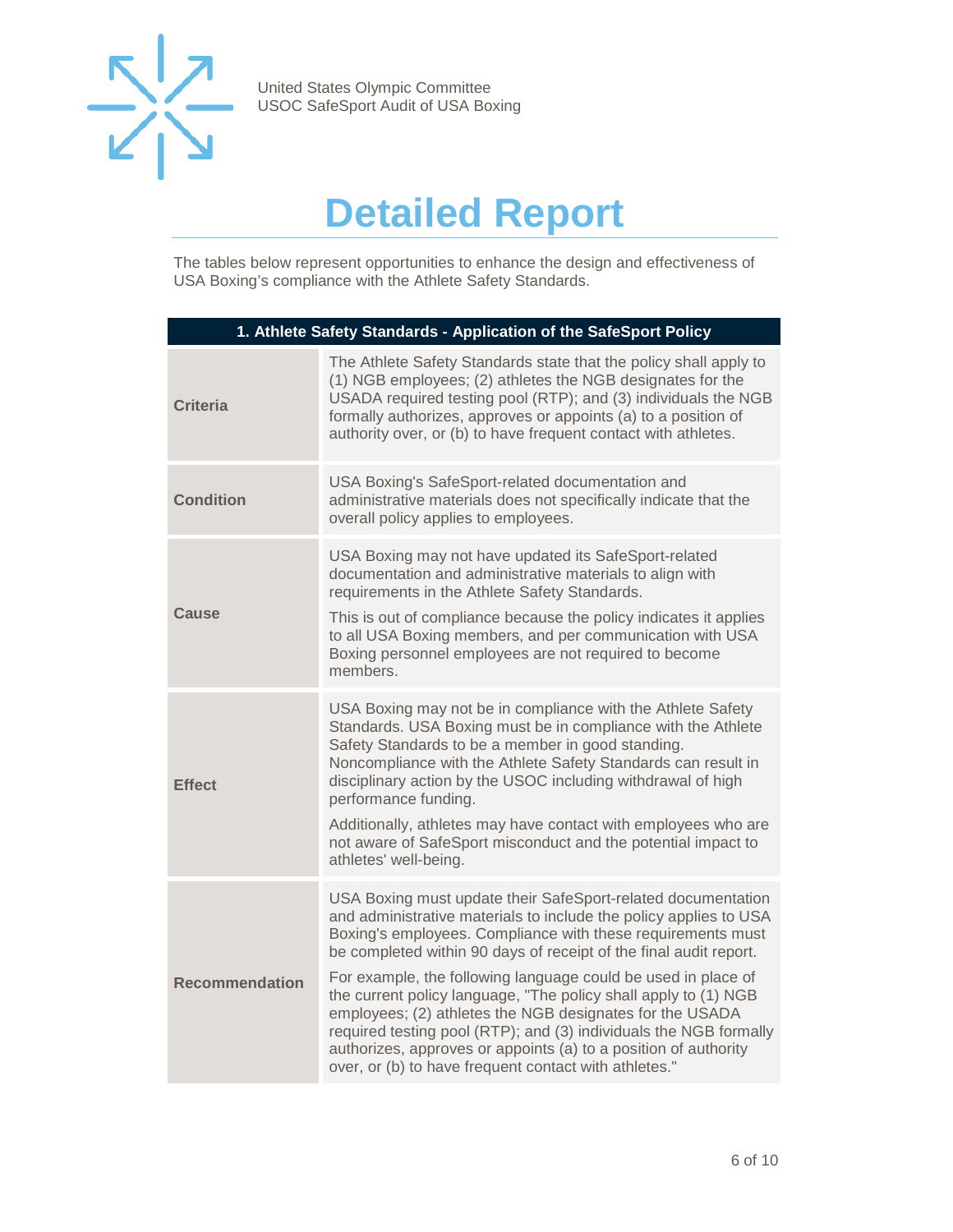

#### **1. Athlete Safety Standards - Application of the SafeSport Policy**

**Management response**

We agree with the condition and recommendation and will respond to the USOC with a detailed plan to ensure compliance with the current NGB Athlete Safety Policy. Our plan will be submitted to the USOC within the 90-day timeline referenced above.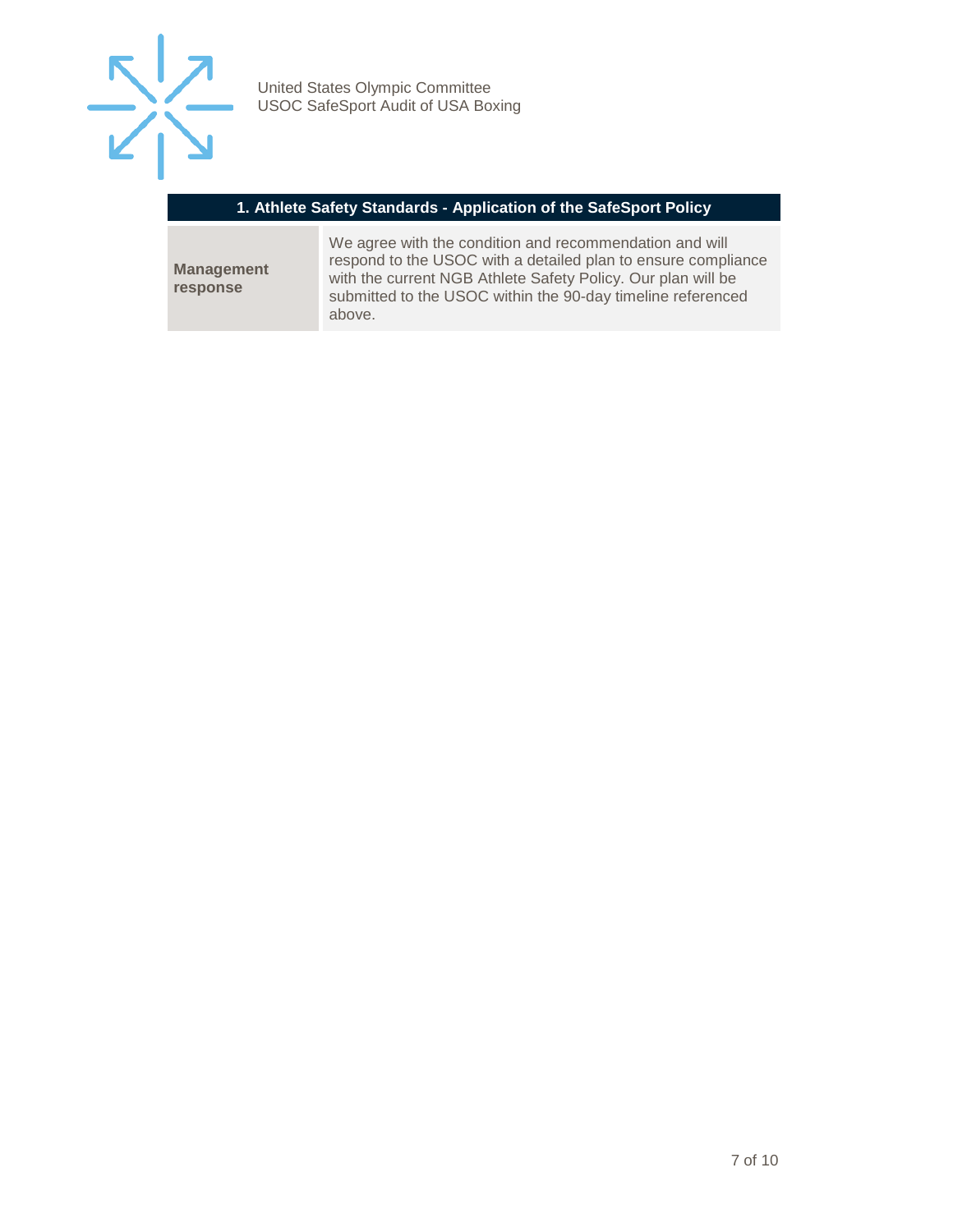

# <span id="page-7-0"></span>**Report Appendices**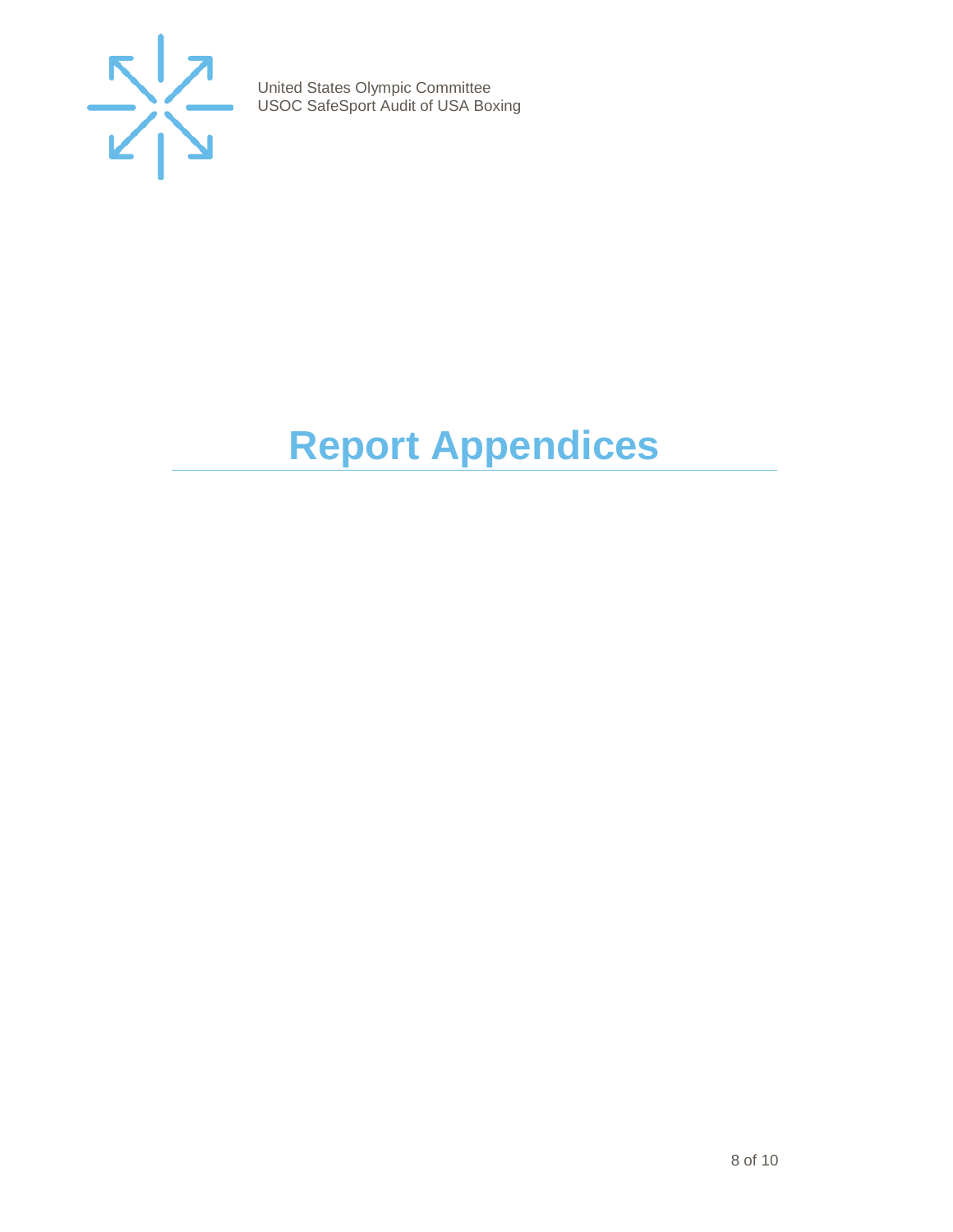

### <span id="page-8-0"></span>**Appendix A: Documents Reviewed**

We reviewed the following documents:

- > Athlete Safety Standards Program Questionnaire
- > Grievance Complaint Policy (2015)
- > Population listing of "required individuals" (i.e., covered individuals required to undergo background check and training)
- > USA Boxing Grievance and Complaints 5.1.16-4.30.17
- > USA Boxing Membership System Screen Prints
- > USA Boxing SafeSport Policy Handbook